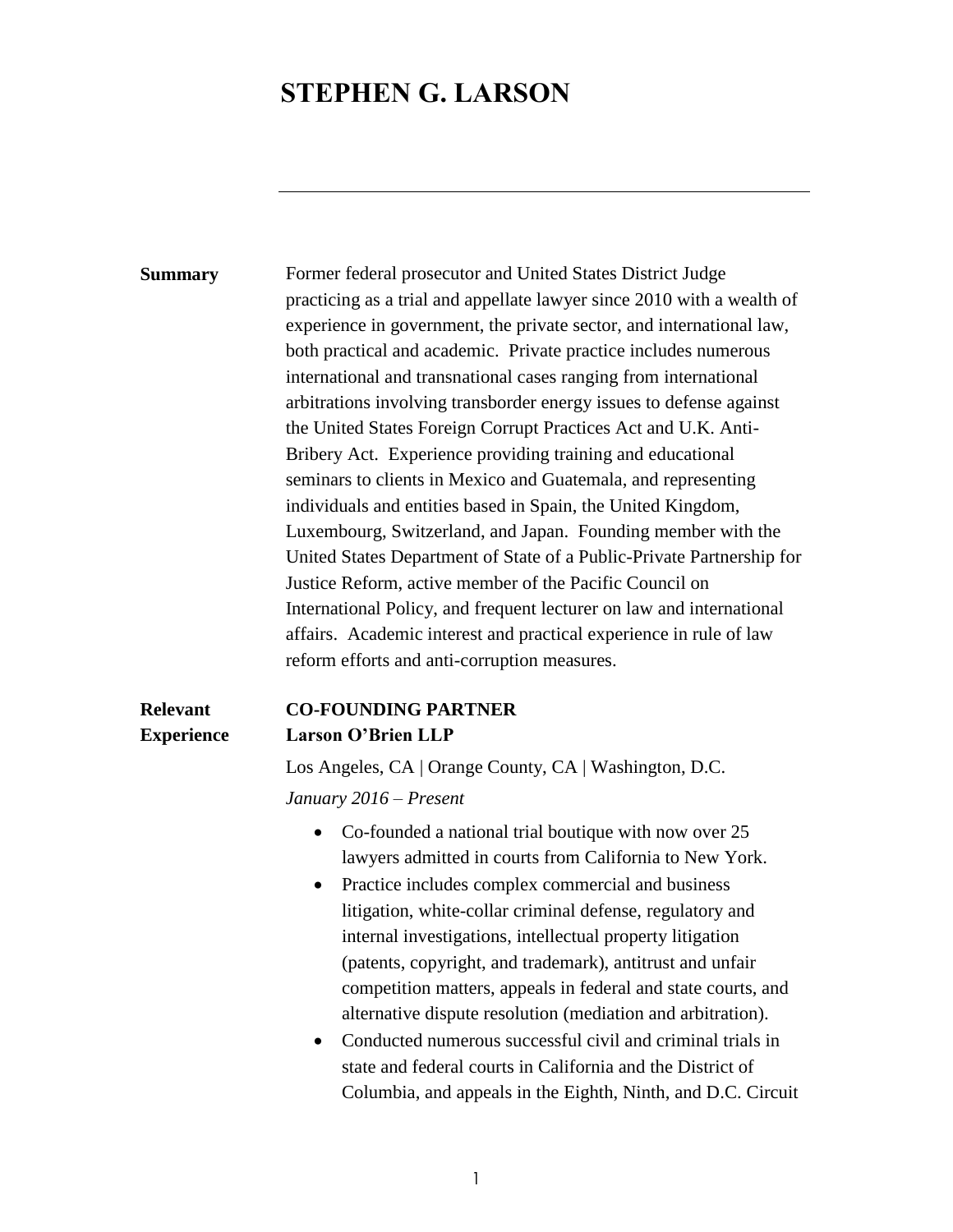Courts of Appeals as well as California Court of Appeal and California Supreme Court.

# **PARTNER Arent Fox LLP**

Los Angeles, CA | San Francisco, CA | New York, NY | Washington, D.C.

*June 2011 – January 2016*

- Served as firm-wide Complex Litigation Practice Group Leader and member of the firm's Executive Committee.
- Extensive experience in commercial litigation and whitecollar defense, internal investigations, appellate advocacy, and alternative dispute resolution (mediation and arbitration).
- Argued before numerous federal and state courts of appeal, including the United States Supreme Court.

#### **FEDERAL JUDGE**

## **United States District Judge United States Magistrate Judge Central District of California**

Los Angeles, CA | Riverside, CA

*October 2000 – November 2009* 

- Served as a United States Magistrate Judge and then, upon Senate confirmation and appointment by President George W. Bush, as a United States District Judge for the Central District of California.
- Worked on numerous State Department-sponsored rule of law and judicial assessment projects, including in Afghanistan, Croatia, Rwanda, and elsewhere.
- Founding member with the United States Department of State of the Public-Private Partnership for Justice Reform in Afghanistan. Involved in both hosting numerous conferences in the United States and traveling to Afghanistan to promote the rule of law between 2007 and 2013.
- Served by designation on the United States Ninth Circuit Court of Appeals on seven occasions, participating in approximately 40 decisions.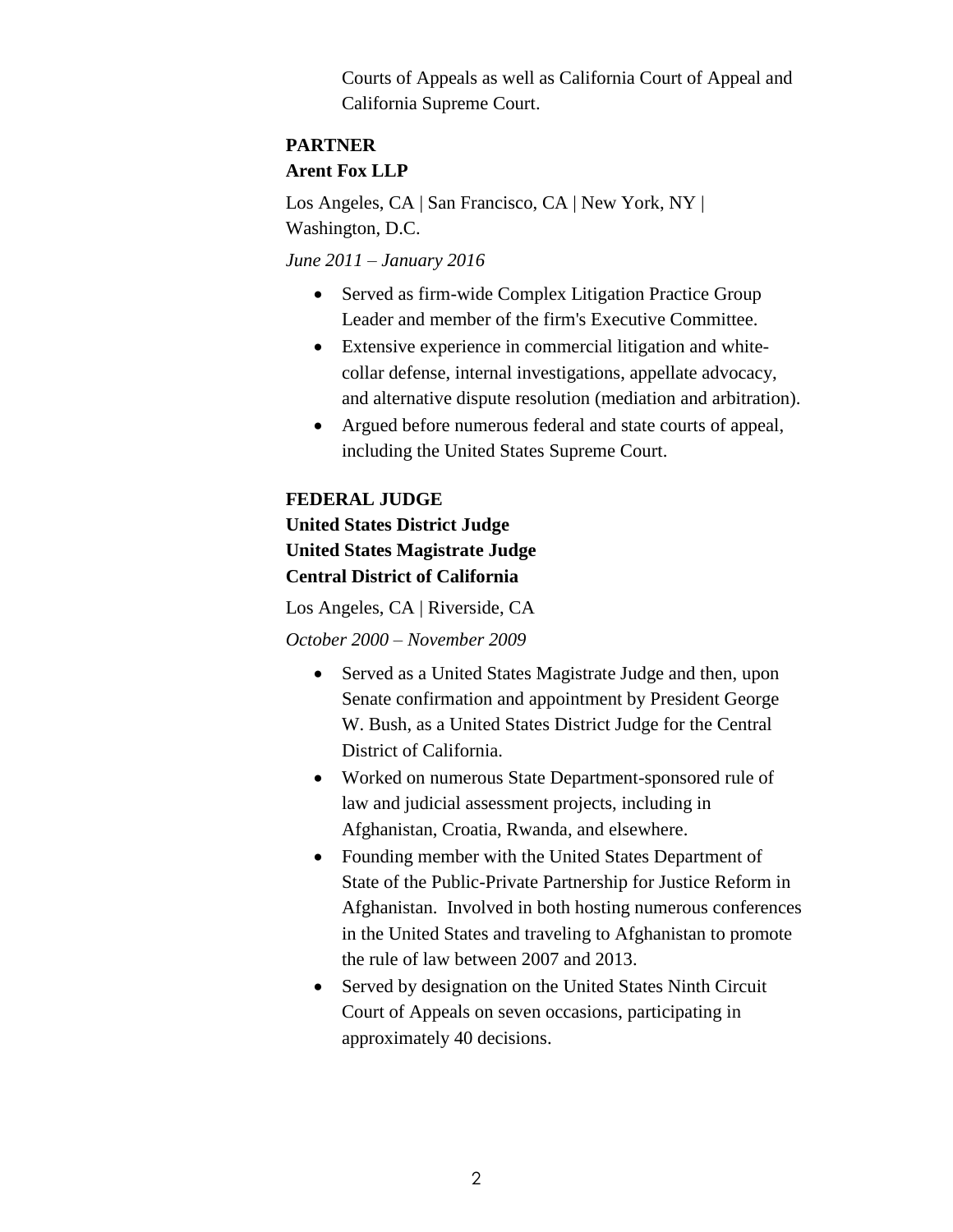Presided over some of the most notable actions to be tried in the Central District of California, including landmark cases involving questions of extraterritorial jurisdiction for military prosecutions. Notably established the framework in *United States v. Duro* to coordinate efforts between federal, state, Native American, and private authorities and entities, leading to the ultimate resolution of the United States Bureau of Indian Affairs' decade-long effort to close down and expel a major migrant worker camp on the Torres Martinez Indian Reservation.

### **ASSISTANT UNITED STATES ATTORNEY Central District of California**

Los Angeles, CA

*August 1991 – September 2000*

- Served as Chief of the Organized Crime Strike Force.
- Engaged in numerous joint transnational investigations with investigators and procurators/prosecutors in Russia, Kazakhstan, Latvia, Estonia, Poland, the Ukraine, and South Korea.
- Involved in overseas rule of law projects for both the State Department and the Justice Department, including through OPDAT (Overseas Prosecutorial Development, Assistance and Training) and OIA (Office of International Affairs).
- Spoke at conferences and educational forums in Russia, Hungary, Uzbekistan, South Korea, Hong Kong, Australia, and New Zealand, as well as in the United States at the FBI National Academy.

### **ASSOCIATE O'Melveny & Myers LLP**

Los Angeles, CA

*August 1989 – August 1991* 

Associate in the litigation department.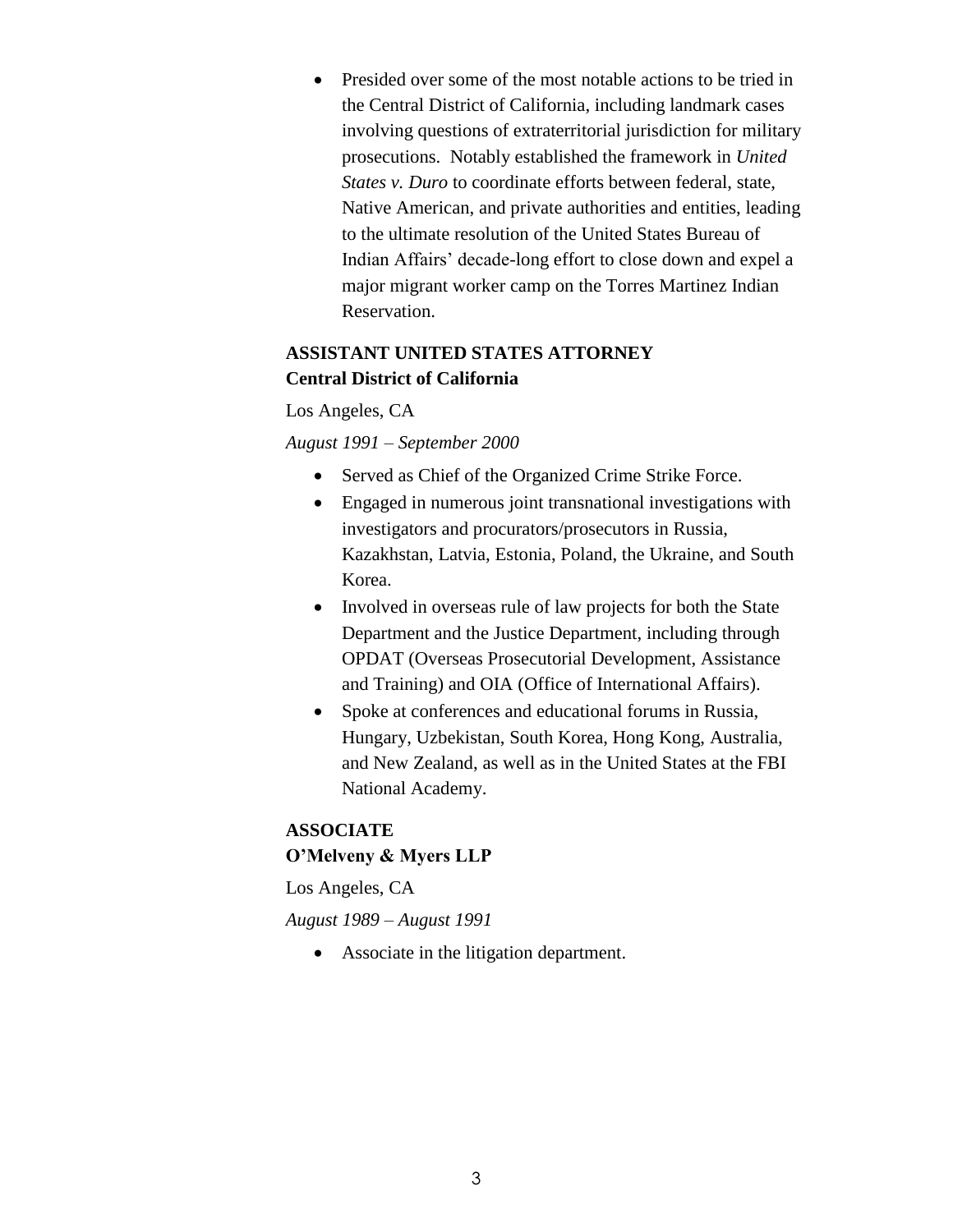#### **ADJUNCT PROFESSOR**

**University of La Verne College of Law California State University, Long Beach Glendale University College of Law**

Southern California

*1995 – 2010* 

- Instructor of civil rights, constitutional law, criminal procedure, and conflicts of law.
- Distinguished Jurist in Residence at the University of La Verne College of Law.
- Appointed by founding Dean Erwin Chemerinsky to serve on the Dean's Advisory Council for University of California, Irvine, Law School.

| Professional                                                        | Federal Arbitration, Inc. ("FedArb"), Panel of Neutrals                                    |
|---------------------------------------------------------------------|--------------------------------------------------------------------------------------------|
| <b>Affiliations &amp;</b><br><b>Community</b><br><b>Involvement</b> | American Arbitration Association, Panel of Neutrals                                        |
|                                                                     | National Arbitration and Mediation, Panel of Neutrals                                      |
|                                                                     | National Community Renaissance©, Board of Directors                                        |
|                                                                     | Catholic Charities of Los Angeles, Board of Trustees                                       |
|                                                                     | Los Angeles County Blue Ribbon Commission on Public Safety,<br>Former Chairman             |
|                                                                     | University of La Verne College of Law, Board of Visitors                                   |
|                                                                     | University of California, Irvine School of Law, Dean's Advisory<br>Council Member          |
|                                                                     | Disability Rights Legal Center, Board of Directors                                         |
|                                                                     | Federal Bar Association, Los Angeles, Board of Directors                                   |
|                                                                     | Judge Paul R. Michel Intellectual Property American Inn of Court,<br><b>Advisory Board</b> |
|                                                                     | Pacific Council on International Policy, Member                                            |
|                                                                     | Volunteer Center of Riverside County, Advisory Board                                       |
|                                                                     | Leo A. Deegan American Inn of Court, Former Judicial Master                                |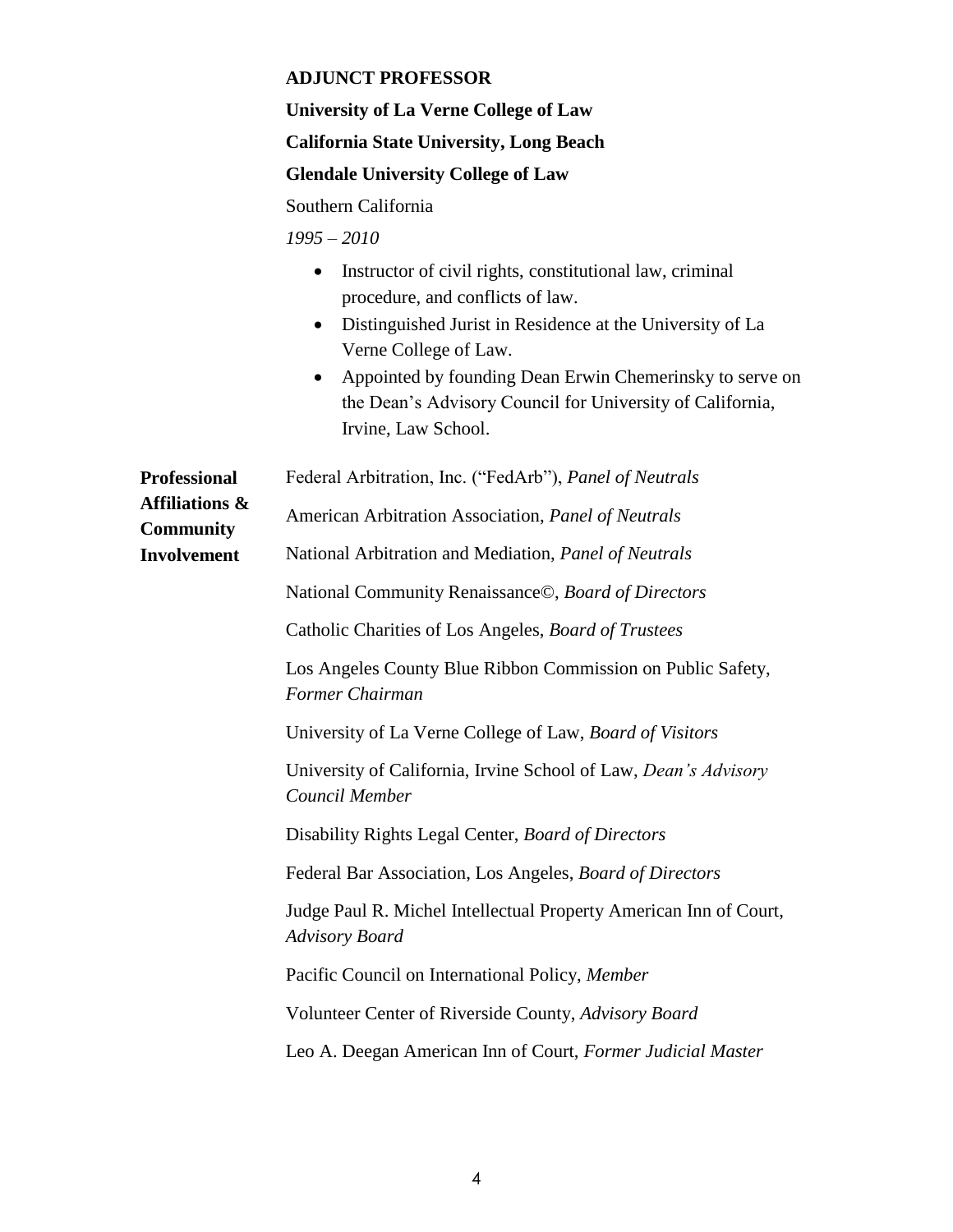| <b>Selected</b><br><b>Presentations &amp;</b><br><b>Publications</b> | Panelist, "Southern California Webinar on Best Practices for Video<br>Mediation," FedArb (September 2020)                       |
|----------------------------------------------------------------------|---------------------------------------------------------------------------------------------------------------------------------|
|                                                                      | Author, "Being an American," Riverside County Lawyer, Riverside<br>County Bar Association (June 2007)                           |
|                                                                      | Co-Author, "Labor Law," The Guide to Acquisition and<br>Management of a U.S. Business, Eurostudy Publishing Co. Ltd.<br>(1991)  |
| <b>Selected</b><br><b>Recognitions</b>                               | The Best Lawyers in America© for Commercial Litigation and<br>Criminal Defense: White Collar (2015-2021)                        |
|                                                                      | Benchmark Litigation, "Litigation Star" (2019-2021)                                                                             |
|                                                                      | Daily Journal, "Top 100 Lawyers in California" (2017-2020)                                                                      |
|                                                                      | Los Angeles Business Journal, "LA500: The Most Influential People<br>in L.A." (2016-2020)                                       |
|                                                                      | Los Angeles Business Journal, "Leaders of Influence: Litigators &<br>Trial Lawyers" (2020)                                      |
|                                                                      | Los Angeles Business Journal, "Top Litigators & Trial Lawyers"<br>$(2018 - 2019)$                                               |
|                                                                      | Daily Journal, "California Lawyer Attorney of the Year (CLAY)<br>Award" (2018)                                                  |
|                                                                      | Amar Es Entregarse Award, Diocese of San Bernardino (2011)                                                                      |
|                                                                      | "Lawdragon 500" (2010 and 2011)                                                                                                 |
|                                                                      | Irish America Magazine, "Legal 100" (2009-2020)                                                                                 |
|                                                                      | Erwin Chemerinsky Defender of the Constitution Award, Federal<br>Bar Association (2009)                                         |
|                                                                      | Daily Journal, "Top 20 Lawyers Under 40" (2004)                                                                                 |
|                                                                      | Director's Award for Superior Performance as an Assistant United<br>States Attorney, United States Department of Justice (1996) |